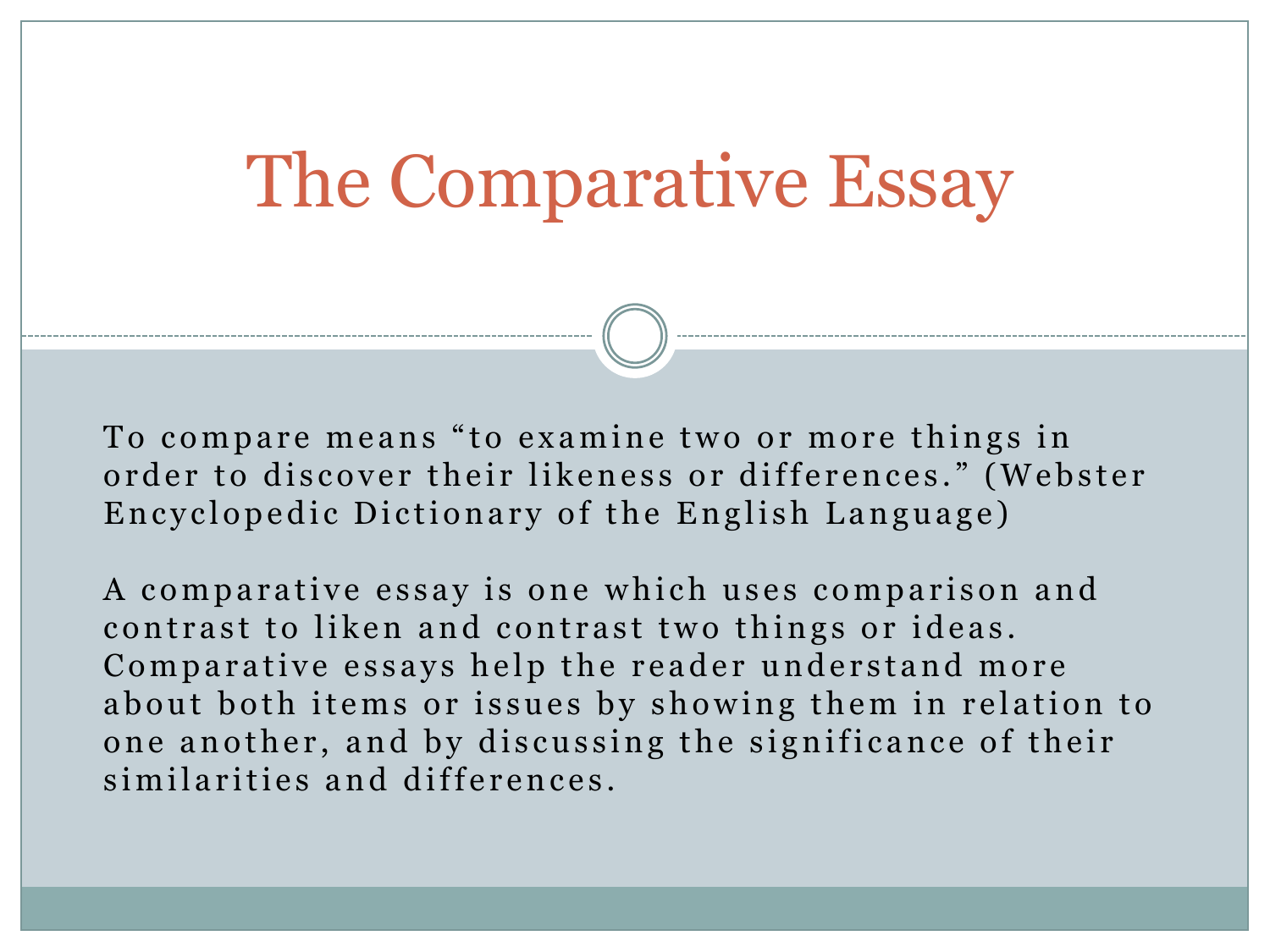### **Basis for Comparison**

- Sometimes the focus of comparison is provided in the topic; at other times, you may have to develop a basis for comparison i.e. a theme, concern or device common to both works from which you can draw similarities and differences.
- E.g. Evaluate the degree to which Juliet from *Romeo and Juliet* and Lady Macbeth from *Macbeth* are responsible for the tragic outcomes of the plays.
- The question may simply ask that you compare two texts or two characters. If this is the case, it is up to you to develop a basis for comparison.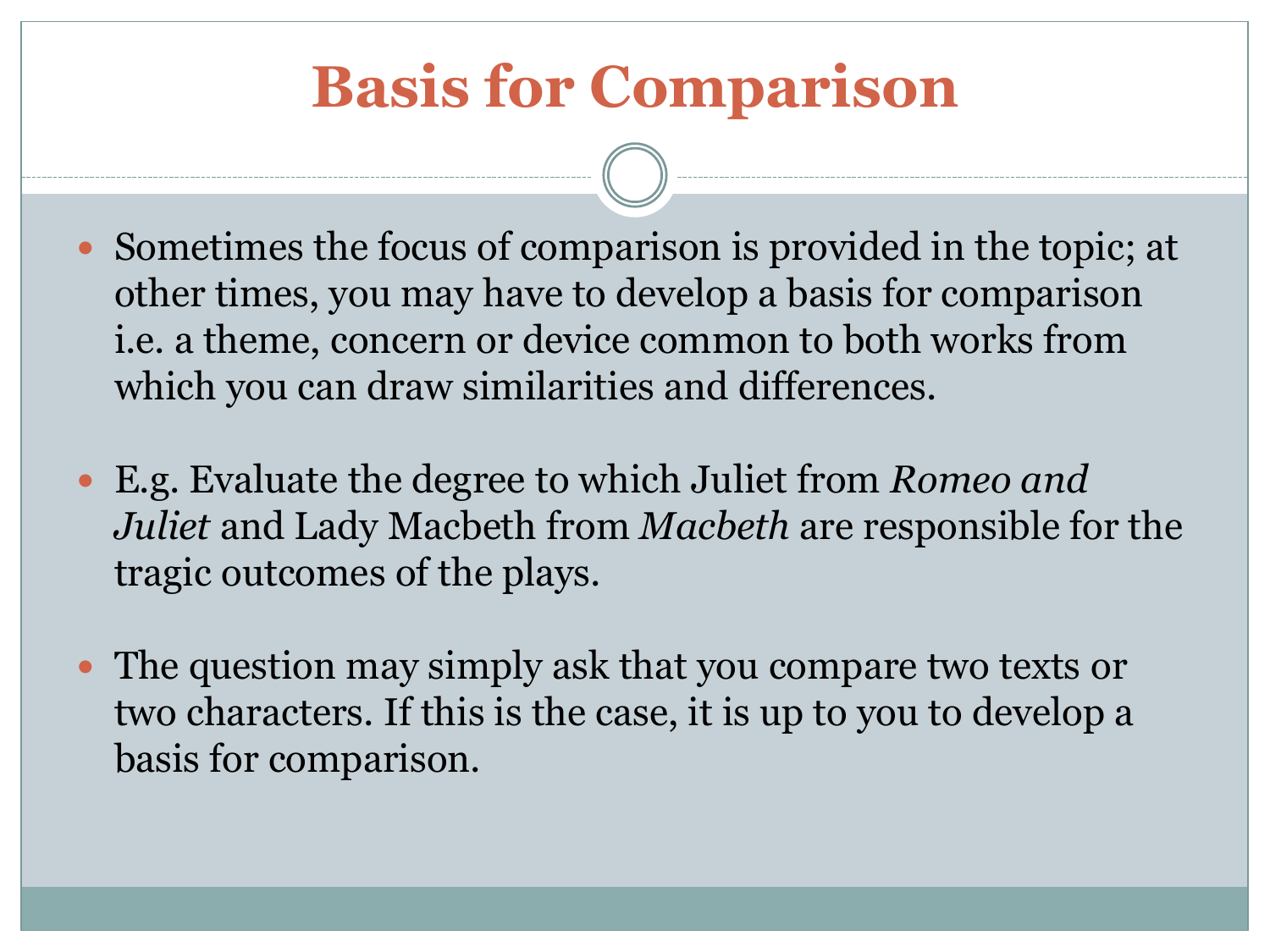#### **Process: Brainstorm!**

| <b>Juliet</b>                                                                                                                                                                                                                                                                                                         | <b>Lady Macbeth</b>                                                                                                                                                                              |  |  |  |
|-----------------------------------------------------------------------------------------------------------------------------------------------------------------------------------------------------------------------------------------------------------------------------------------------------------------------|--------------------------------------------------------------------------------------------------------------------------------------------------------------------------------------------------|--|--|--|
| -Young/innocent (14 yrs old)<br>- Of marriageable age<br>- Appears obedient<br>Outspoken<br>Bold (proposes marriage to Romeo)<br>- Close relationship with Nurse and<br>Friar<br>- Influenced greatly by many outside<br>pressures (i.e. social, personal<br>relationships)<br>- Practical<br>- Makes hasty decisions | - Mature, married woman<br>- Worldly<br>- Cruel<br>- Ruthless<br>- Outspoken<br>- Ambitious<br>- Cunning<br>- Manipulative<br>- Intelligent<br>- Headstrong<br>- Not easily influenced by others |  |  |  |
| -Idealistic about love                                                                                                                                                                                                                                                                                                | - Guilty conscience<br>Makes hasty decisions                                                                                                                                                     |  |  |  |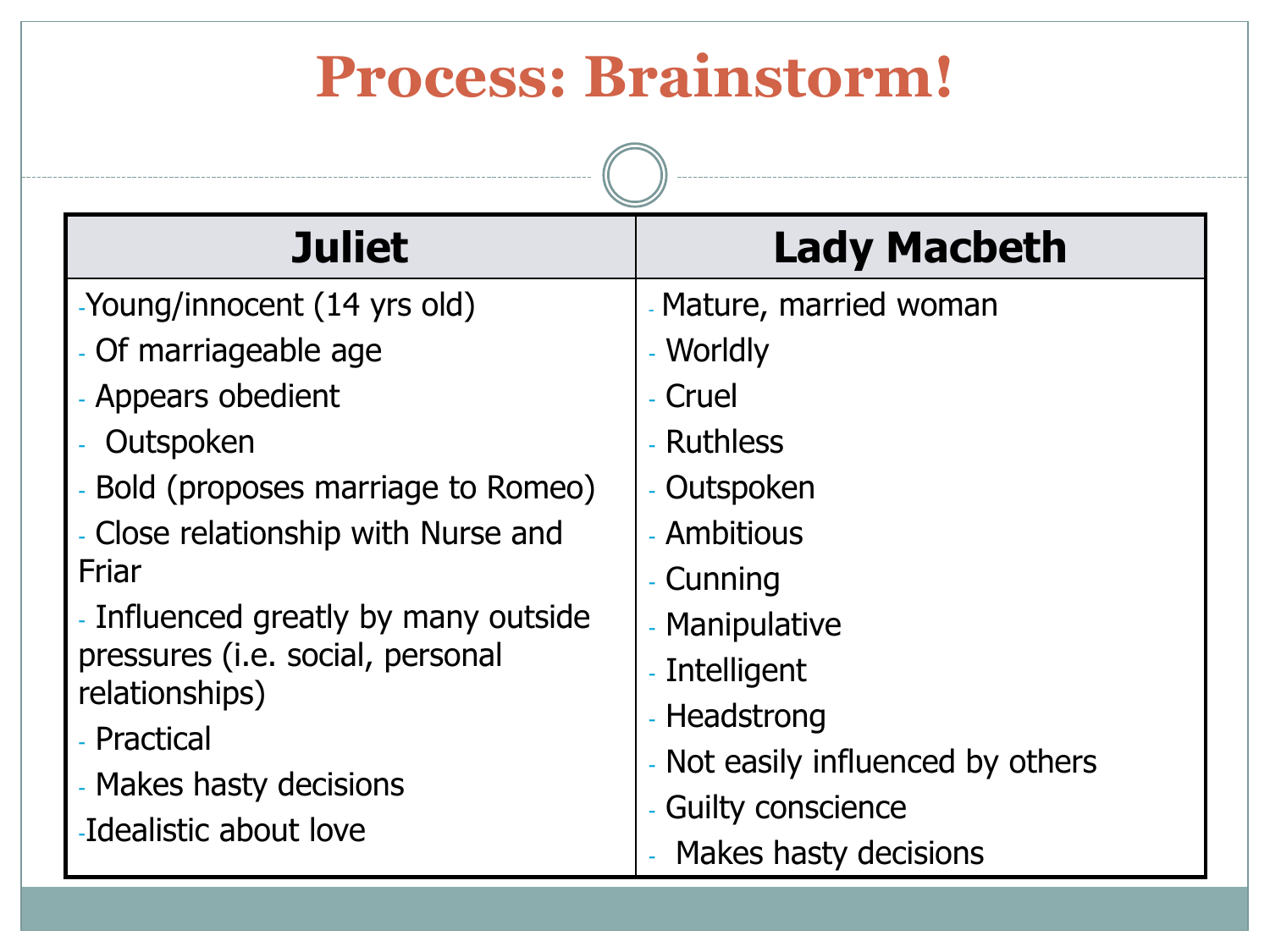## **Process: Do the Research!**

-Young/innocent (14)

Appears obedient

Of marriageable age

#### Develop a list of similarities & differences between the items

|                                                                                                 |                                                                                                                                                                    | Appears Uncurent                                                                                                                                                                                                                           |                                                                           |
|-------------------------------------------------------------------------------------------------|--------------------------------------------------------------------------------------------------------------------------------------------------------------------|--------------------------------------------------------------------------------------------------------------------------------------------------------------------------------------------------------------------------------------------|---------------------------------------------------------------------------|
| <b>Similarities</b>                                                                             | <b>Differences</b>                                                                                                                                                 | Outspoken                                                                                                                                                                                                                                  | $-1$                                                                      |
| -Outspoken<br>- Makes hasty<br>decisions<br>-Bold/Confident<br>-Methodical (originate<br>plans) | -Young/innocent vs.<br>Mature/worldly<br>- Appears obedient vs.<br>Headstrong<br>- Influenced greatly by<br>many outside vs. not<br>easily influenced by<br>others | <b>Bold (proposes)</b><br>marriage to Romeo)<br>- Close relationship<br>with Nurse and Friar<br>- Influenced greatly by<br>many outside<br>pressures (i.e. social,<br>personal relationships)<br>- Practical<br>- Makes hasty<br>decisions | - C<br>$-R$<br>$-C$<br>$-A$<br>- C<br>$-N$<br>- In<br>$- N$<br>inf<br>- G |
|                                                                                                 |                                                                                                                                                                    | -Idealistic about love                                                                                                                                                                                                                     | - 1<br>de                                                                 |

#### **Juliet Lady Macbeth**

- Mature, married woman
- Worldly
- **Headstrong**
- ruel:
- $\ln$  Ithless
- )utspoken
- mbitious
- **cunning**
- 1anipulative
- ntelligent
- lot easily
- fluenced by others
- iuilty conscience
- Makes hasty cisions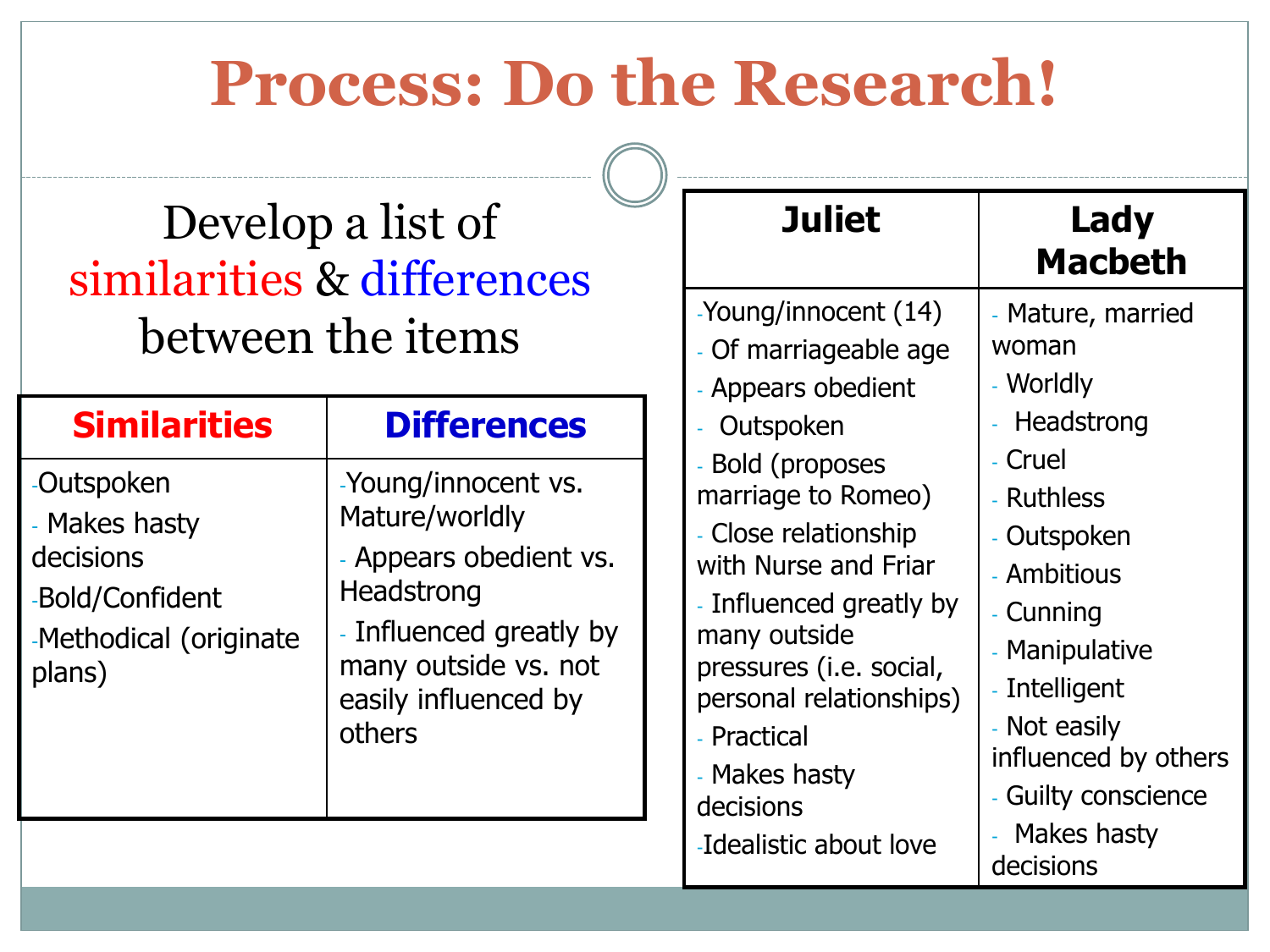#### **Process continued**

- Brainstorming and creating a list of similarities and differences will help you to come up with topics for comparing and contrasting.
- For example, according to our process, Juliet and Lady Macbeth's words, actions and influences can be compared and contrasted.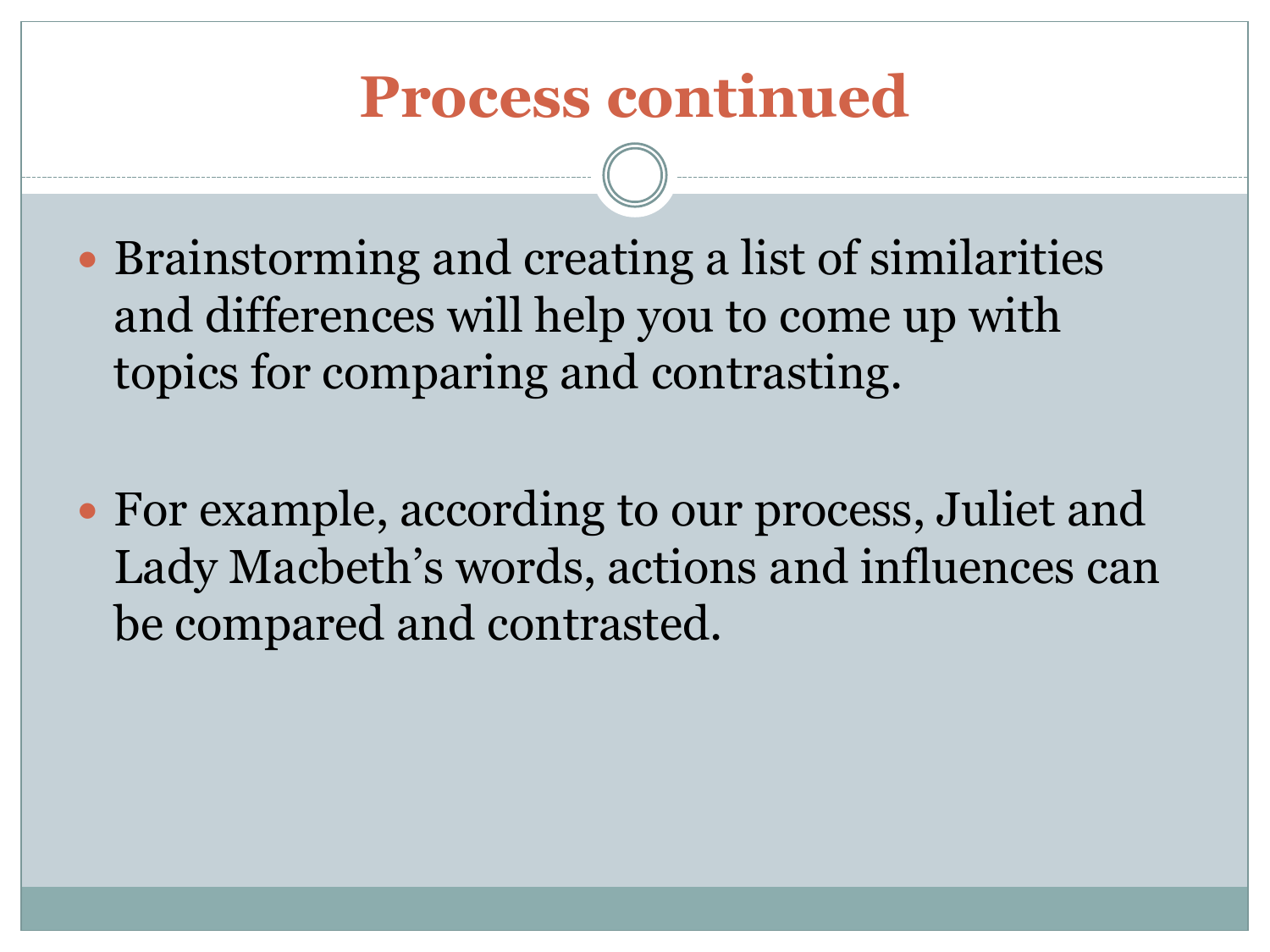## **Developing a Working Thesis**

- A thesis is the result of a lengthy thinking process.
- Formulating a thesis is not necessarily the first thing you should do after reading an essay assignment. As seen in the process, you have to collect and organize evidence, look for possible relationships between known facts (such as surprising contrasts or similarities), and think about the significance of these relationships.
- Once you follow this process, you will probably have a "working thesis," which is a basic argument that you think you can support with evidence but that may need adjustment along the way.
- A comparative essay must do more than simply present similarities and differences. It must draw a conclusion about which character or idea *better* exemplifies the traits that are being compared.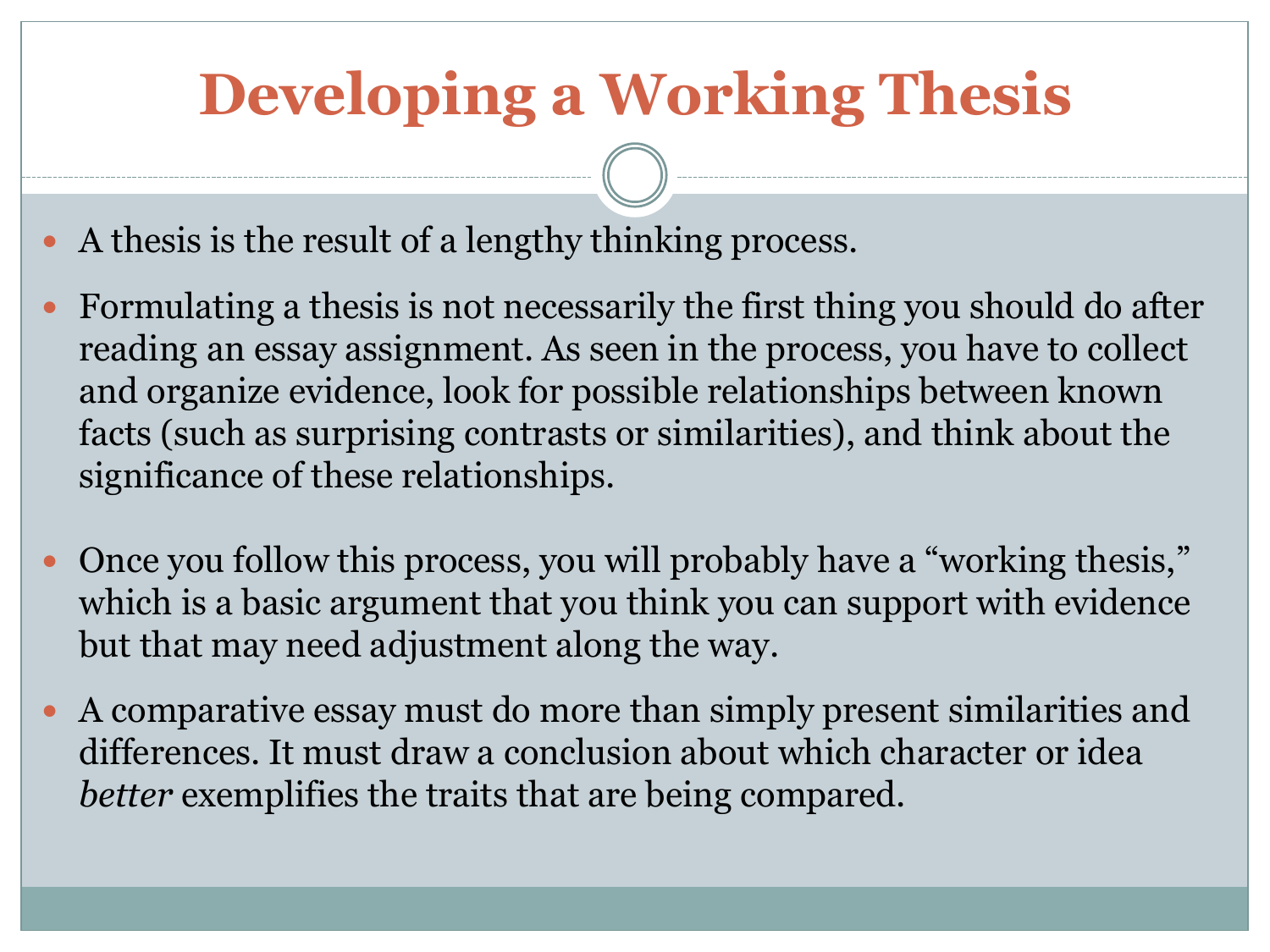#### **Sample Introduction**

**Any Student Student 1** 

Ms. Teacher

ENG 3U1

23 November 2012

Female Protagonists in Shakespeare's Tragedies

Shakespeare's plays *Romeo and Juliet* and *Macbeth* present typical tragedies of the Elizabethan era. Despite the restrictive roles of females during the time period, Juliet and Lady Macbeth demonstrate characteristics that set them apart from the traditional model. Both characters contribute to the tragic outcomes of the plays. Their words, actions and outside influences determine the degree to which they cause the ultimate catastrophe. While their words and actions share some similarities, it is in their outside influences that they differ significantly. While Juliet's words and actions contribute to the tragedy to a certain degree, it is Lady Macbeth's lack of outside influence and, ultimately, her strength of character, that make her more personally responsible for the tragedy.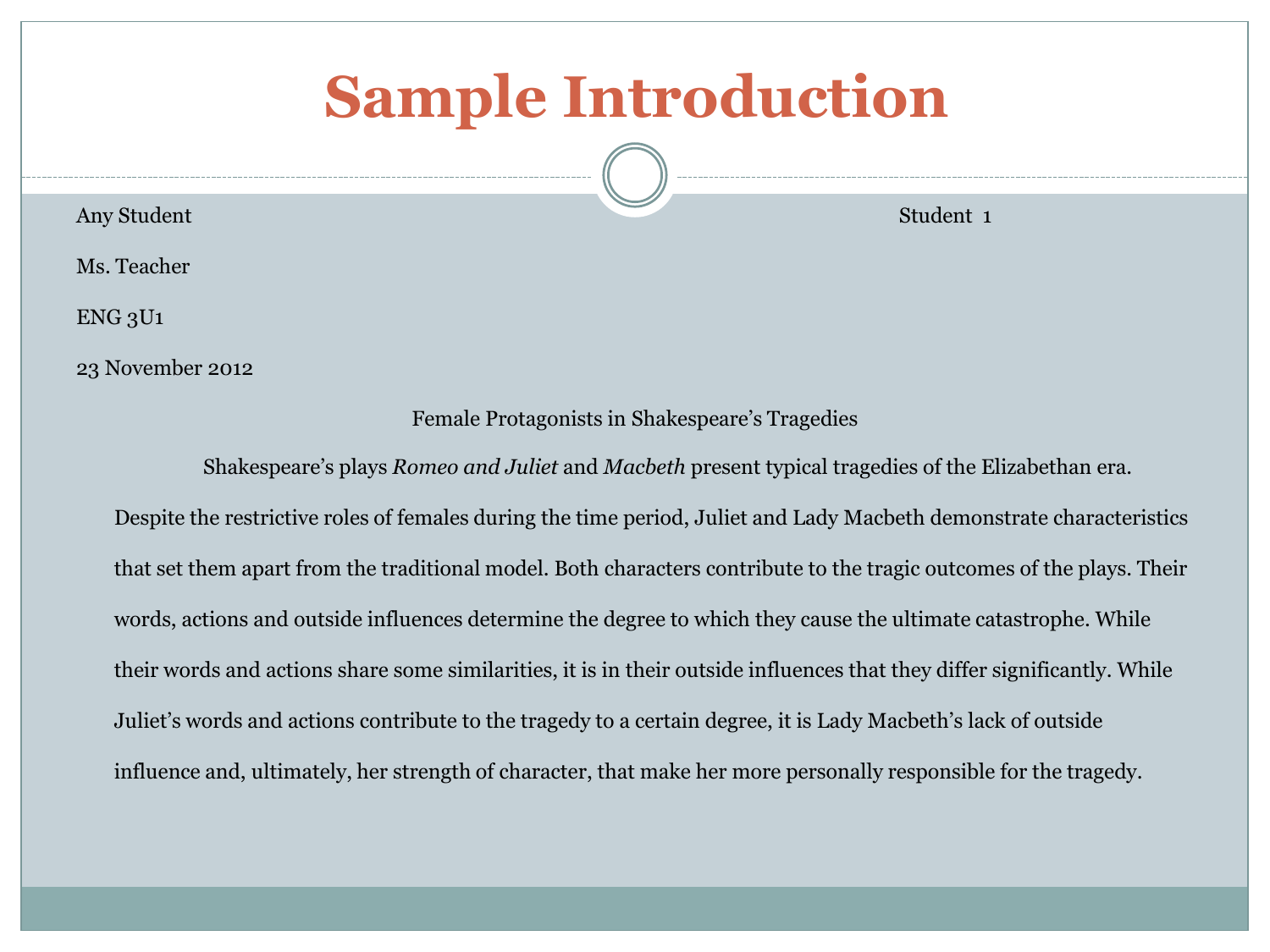#### **Consider the following when preparing to write a comparative essay**

- In comparison and contrast writing, the items being compared and contrasted must share some common element (i.e. Juliet and Lady Macbeth as female protagonists who are responsible for the tragedies that occur in either play)
- The individual points being compared within any comparative essay must be similar (i.e. Juliet and Lady Macbeth's actions, words and influences)
- The nature of your subject will determine whether it is more appropriate to emphasize likenesses or differences. For instance, the differences between the two items may be of particular importance and, therefore, this is what you would emphasize. (i.e. Juliet and Lady Macbeth's actions and deeds may have more similarities, but their influences may be more different.)
- There are various means of structuring a comparative essay, such as the Alternating Method or the Block Method. This means that the essay structure you choose depends, to a great extent, on the nature and complexity of the comparison as indicated in the thesis statement.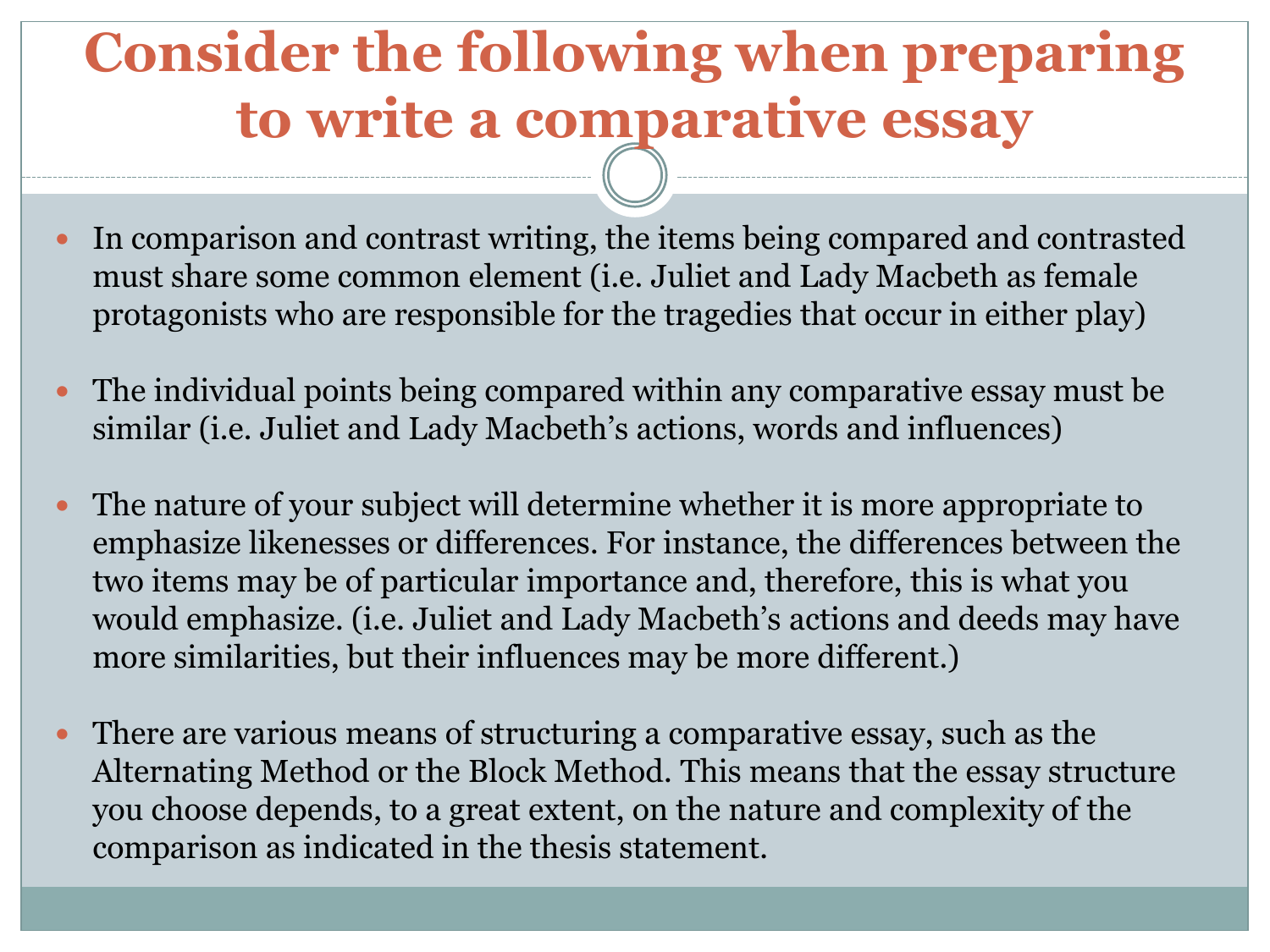### **One more thing may help…**

- Remember that a good comparative essay doesn't simply analyse the two texts side by side. It is up to you to draw parallels and make connections between the two. Picture train tracks – the two texts are tracks running alongside one another. Your task is to engineer a number of intersections between them.
- Good analysis in a comparative essay makes some kind of judgement between the two texts. Is one character more compelling, one playwright more successful, one theme more universal in its treatment?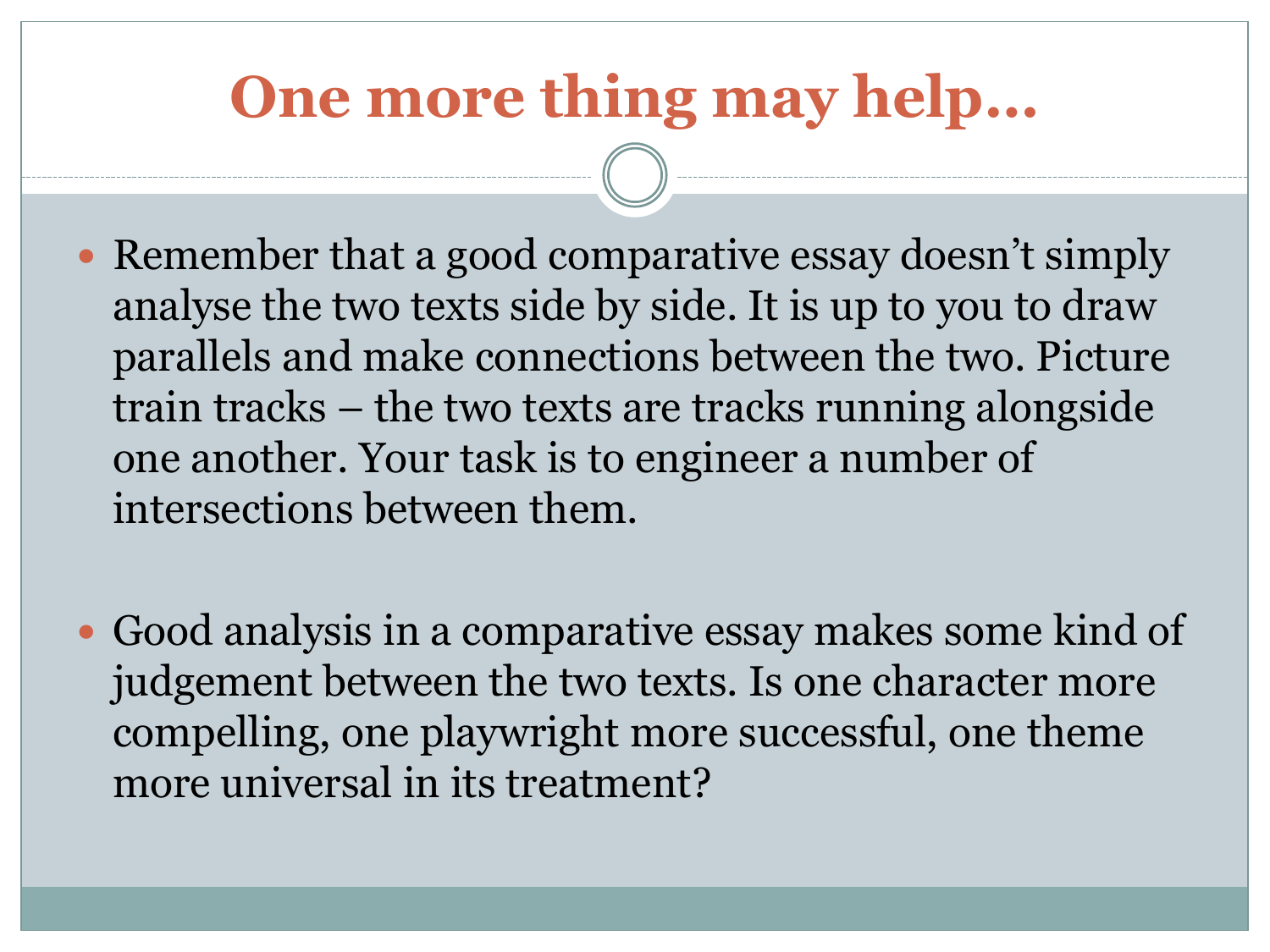#### **Comparative Essay Formats**

- In deciding which format to use, one must pay careful attention to the thesis statement and what it demands.
- In the **Block Method**, the writer discusses one unit of comparison in its entirety before going on to the other unit in a separate paragraph.
- The **Alternating Method** can be thought of as a seesaw that swings back and forth between its two subjects within the same paragraph.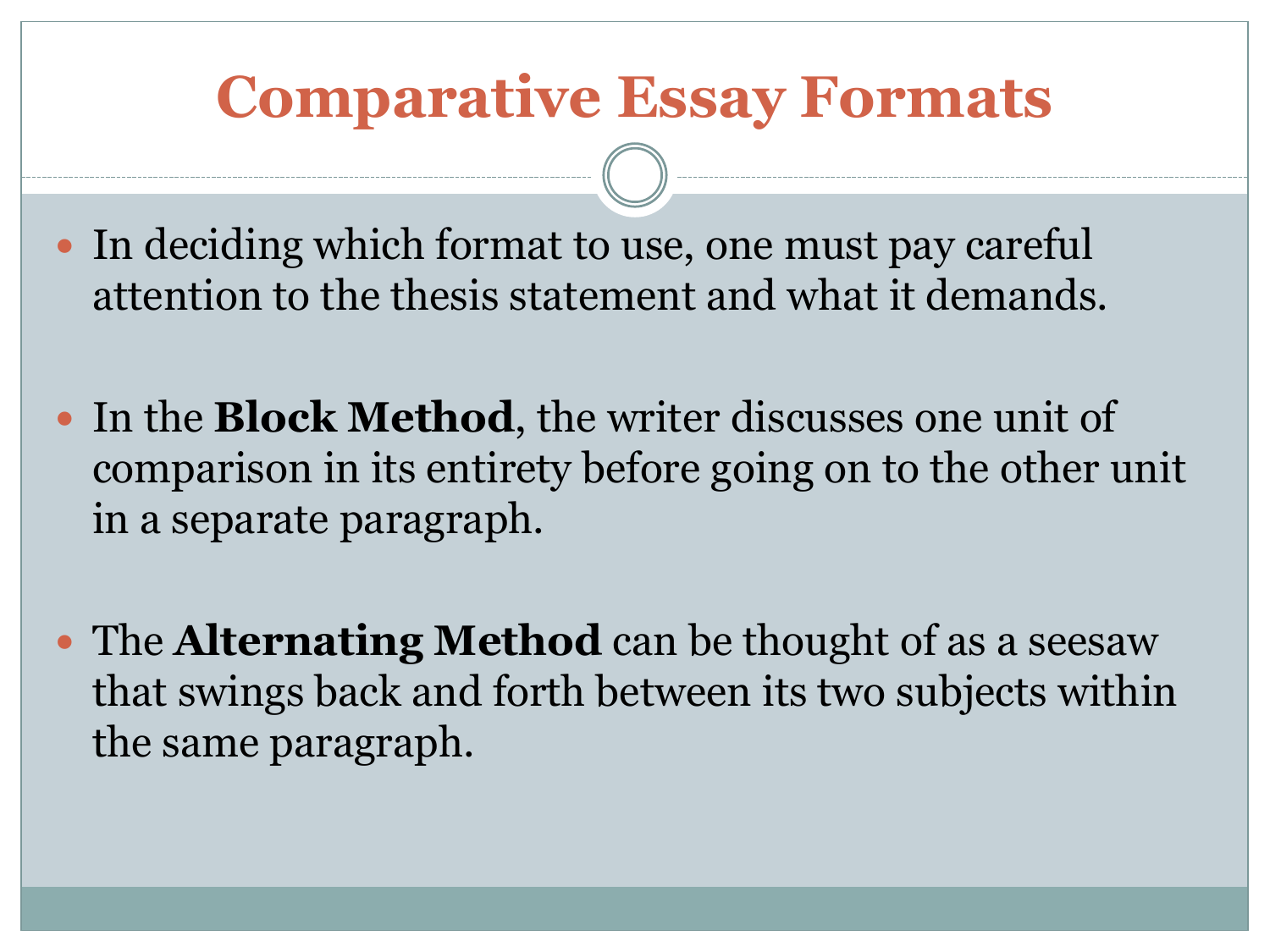#### **Block Method**

This method should be utilised when the thesis statement requires that two subjects or topics be explored in great detail. In this case, all the details of one side of the comparison are presented first, followed by all the details about the second side.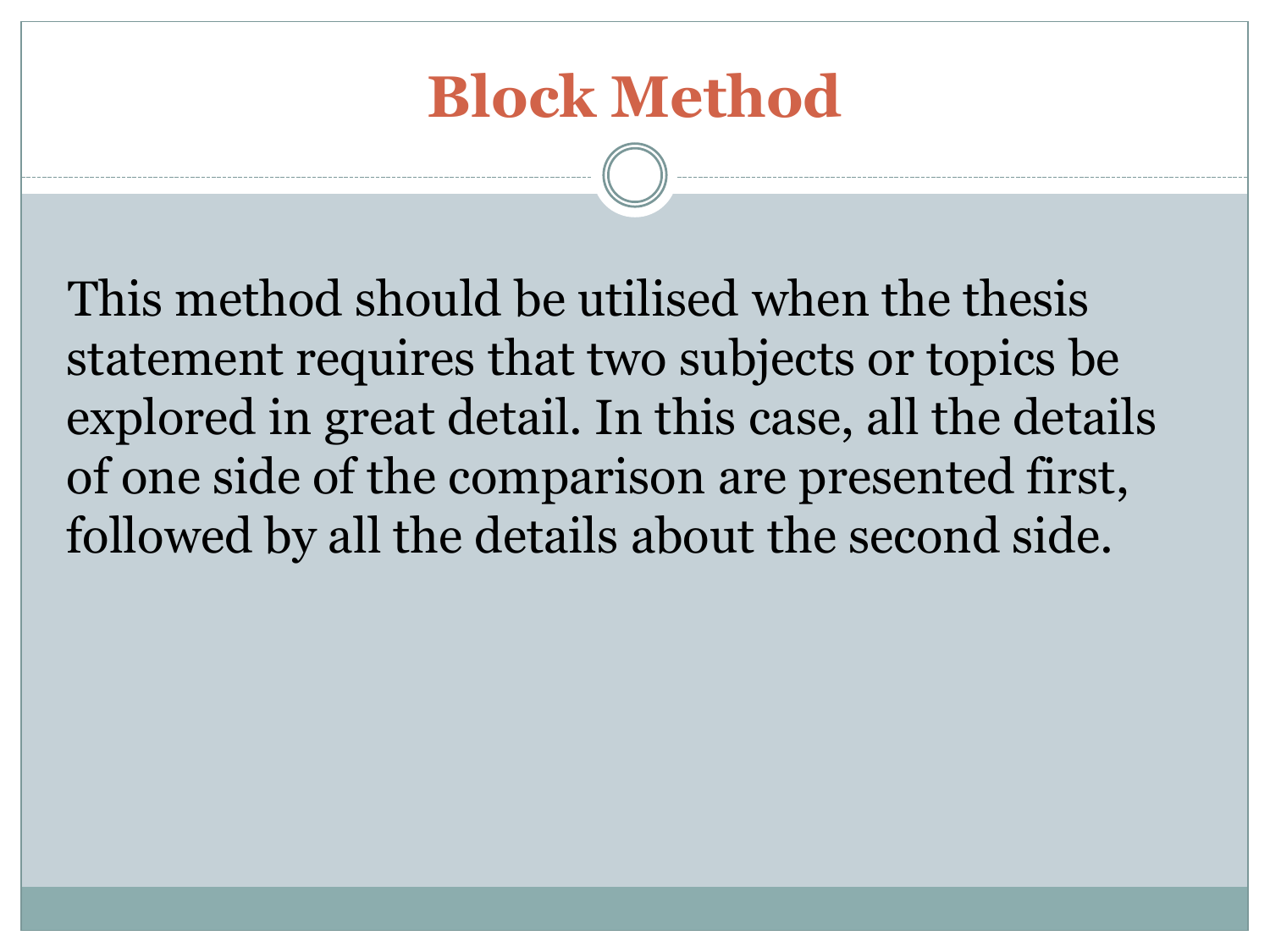## **Block Method cont'd**

The following is a sample outline using the Block Method for an essay addressing the degree to which each character (Juliet and Lady Macbeth) is responsible for the tragic outcome of the play.

**Introduction:** Introduce text(s), topic, arguments and thesis

**Body Paragraph 1**: Juliet's words

**Body Paragraph 2:** Lady Macbeth's words (vs. Juliet's)

**Body Paragraph 3:** Juliet's actions

**Body Paragraph 4:** Lady Macbeth's actions (vs. Juliet's)

#### **Conclusion**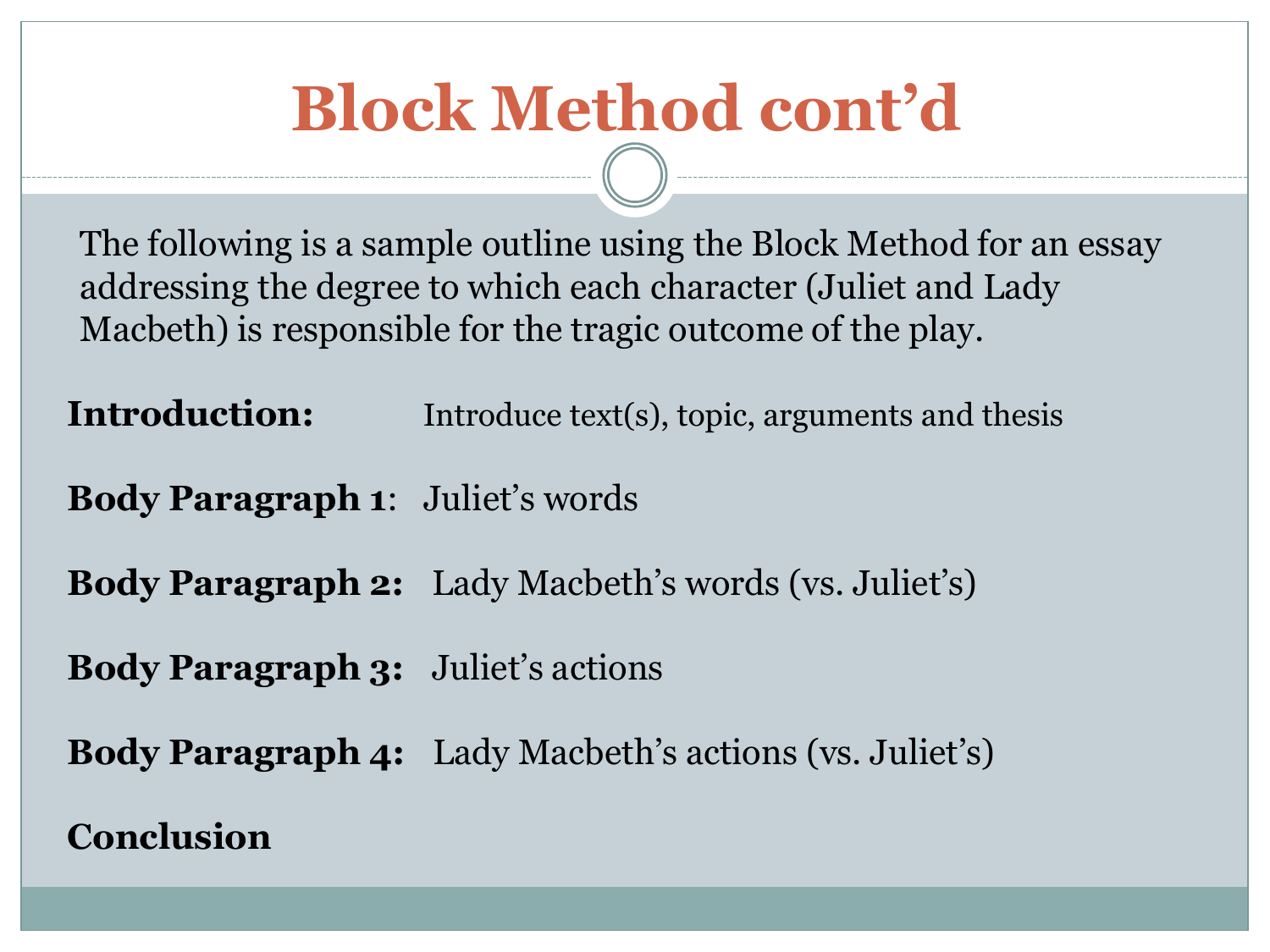### **Alternating Method**

The Alternating Method may be more appropriate when writing a longer complex paper with many subtopics. In this method of developing a comparative essay, it is necessary to establish a number of specific points that you wish to discuss in relation to your topics.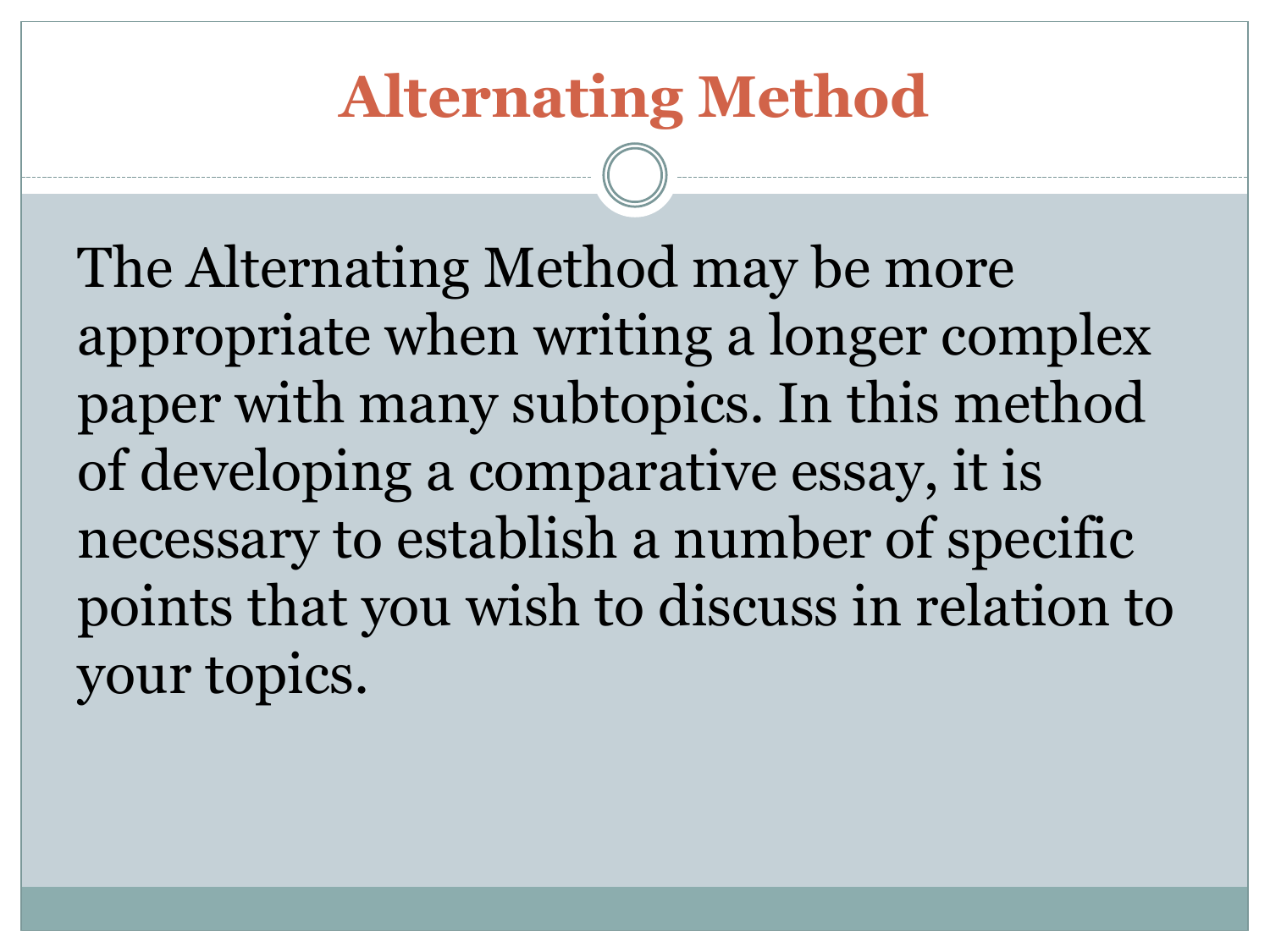# **Alternating Method cont'd**

The following is a sample outline using the Alternating Method for an essay addressing the degree to which each character (Juliet and Lady Macbeth) is responsible for the tragic outcome of the play.

> **Introduction:** Introduce text(s), topic, arguments and thesis **Body Paragraph 1**: Feature A: Words Text  $1 - R \& J$  (Juliet) Text 2 – *Macbeth (*Lady Macbeth) Compare and Contrast **Body Paragraph 2**: Feature B: Actions Text  $1 - R \& J$  Text 2 – *Macbeth* Compare and Contrast **Body Paragraph 3**: Feature C: Influences Text  $1 - R & J$ Text 2 - *Macbeth* Compare and Contrast

**Conclusion**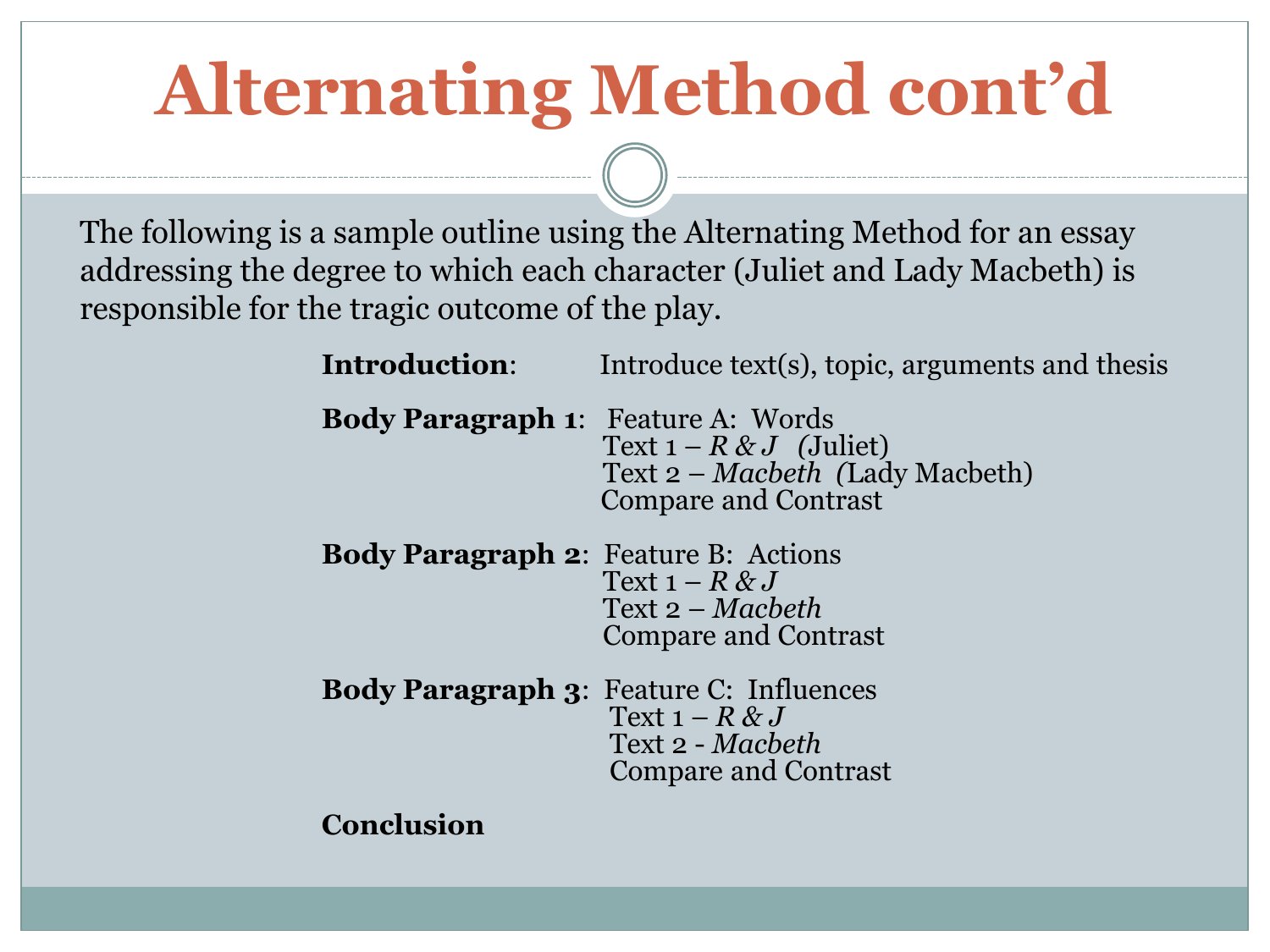## **Some Final Pointers**

- The comparative essay must commit itself firmly to the persuasive principle. Without a clear thesis argument that articulates a judgement, comparison and contrast writing is a pointless game of compiling lists of similarities and differences.
- Avoid vague, what-else-is-new theses like "There are many similarities between Juliet and Lady Macbeth." The same statement could be made of any two characters and it therefore worthless.
- Don't feel that you need to pay equal attention to comparisons and contrasts. In practice, most papers give much greater weight to similarities (comparisons) OR to differences (contrasts). Some papers may deal entirely with one or the other; their whole point may be that two seemingly similar items are, in fact, very different, or that two seemingly different items are very similar.